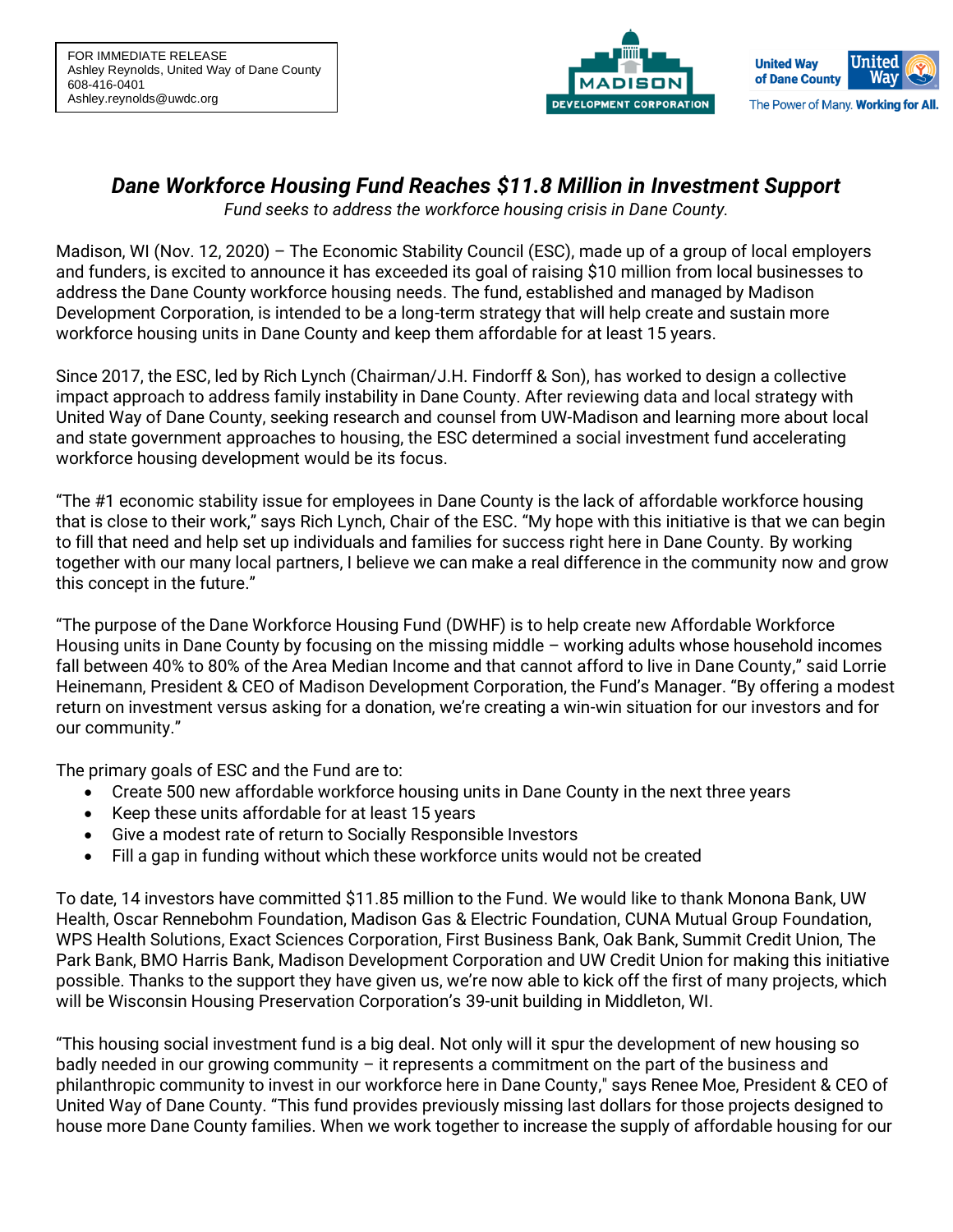FOR IMMEDIATE RELEASE Ashley Reynolds, United Way of Dane County 608-416-0401 Ashley.reynolds@uwdc.org



Wav

workforce, we are one step closer to achieving our collective vision of a Dane County where everyone can succeed in school, work and life – and that's something to be excited about."

If you are interested in learning more about the Dane County Workforce Housing Fund, please contact Lorrie Heinemann, Fund Manager, at [lorrie@mdcorp.org.](mailto:lorrie@mdcorp.org) If you'd like to be a part of the solution to our local workforce housing crisis, please contact Lorrie or Rich Lynch at [rlynch@findorff.com.](mailto:rlynch@findorff.com)

**###**

# **Economic Stability Council Members:**

CUNA Mutual Oscar Rennebohm Foundation MG&E City of Madison Dane County Madison Community Foundation American Family Insurance Alliant Energy Foundation J.H. Findorff & Son UBS Wealth Management UW Health United Way of Dane County

# **Supporting Consultants and Advisors:**

WhiteFish Partners Stone House Development Forward Community Investments Dane County Housing Authority Imagine Consulting Madison Development Corporation Wisconsin Housing Preservation Corporation ARB Energy UW Madison Chancellor

# **About Madison Development Corporation:**

Madison Development Corporation ("MDC") was established in 1977 by the City of Madison to help provide loans to hard-to-finance businesses and to provide quality affordable housing in Dane County. MDC runs several lending programs; for small business ventures as well as high tech high growth companies with the common goal of creating high quality jobs. MDC also owns and manages 348 units of affordable workforce housing in the area – including our newest 44-unit, "The Graaskamp" building at 1946 E. Washington Avenue in Madison.

# **About United Way of Dane County:**

United Way of Dane County has been tackling Dane County's toughest challenges for 98 years. With a mission to unite the community to achieve measurable results and change lives, we are committed to build a Dane County where everyone can succeed in school, work and life. Through strategic partnerships and collaborative work, United Way brings the many voices of Dane County together to find common ground and develop a